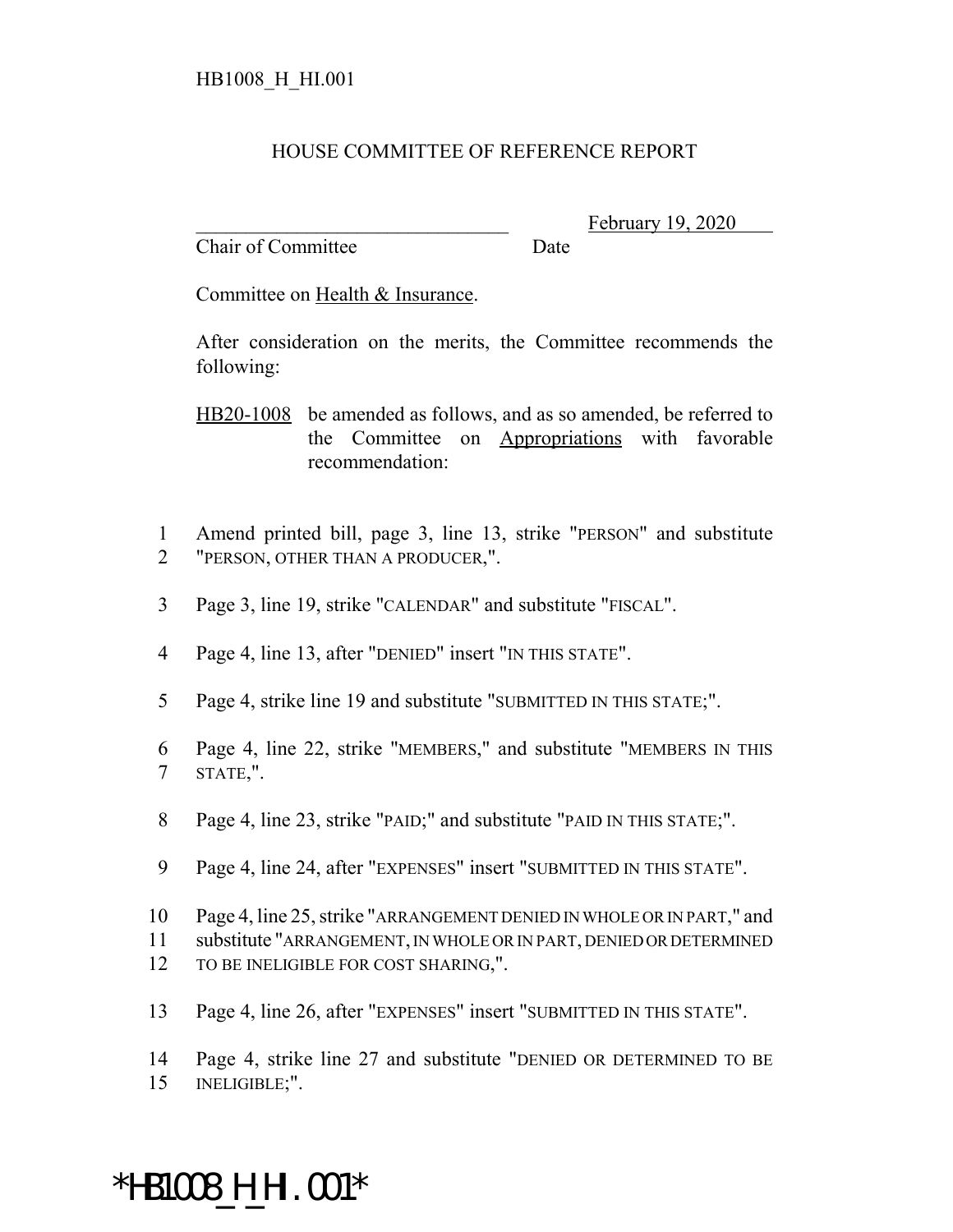- Page 5, line 1, strike "DENIALS;" and substitute "DENIALS IN THIS STATE;".
- Page 5, line 3, strike "ARRANGEMENT," and substitute "ARRANGEMENT IN THIS STATE," and after "APPEALS" insert "IN THIS STATE,".
- Page 5, strike lines 6 through 10 and substitute:
- "(i) THE TOTAL AMOUNT PAID INTO THE HEALTH CARE COST-SHARING ARRANGEMENT IN THE PREVIOUS CALENDAR YEAR BY MEMBERS WHO ARE RESIDENTS OF THIS STATE; AND
- (j) THE NAME, MAILING ADDRESS, E-MAIL ADDRESS, AND TELEPHONE NUMBER OF AN INDIVIDUAL SERVING AS A CONTACT PERSON FOR THE HEALTH CARE COST-SHARING ARRANGEMENT IN THIS STATE.THE COMMISSIONER SHALL NOT MAKE THE HEALTH CARE COST-SHARING ARRANGEMENT'S CONTACT PERSON INFORMATION AVAILABLE TO THE PUBLIC.".
- Page 5, strike lines 12 through 15 and substitute "2021, PRIOR TO ENROLLING, ACCEPTING, OR RENEWING AN INDIVIDUAL OR GROUP IN A HEALTH CARE COST-SHARING ARRANGEMENT IN THIS STATE, A PERSON, OTHER THAN A PRODUCER, OFFERING, OPERATING, MANAGING, OR ADMINISTERING THE HEALTH CARE COST-SHARING ARRANGEMENT SHALL PROVIDE A WRITTEN DISCLOSURE, EITHER IN HARD COPY OR ELECTRONIC FORMAT, TO BE SIGNED BY THE PROSPECTIVE OR RENEWING MEMBER OR GROUP, CONTAINING THE FOLLOWING INFORMATION:".
- Page 5, line 16, strike "PARTICIPATION" and substitute "A HEALTH CARE COST-SHARING ARRANGEMENT IS NOT A QUALIFIED HEALTH PLAN, AND PARTICIPATION".
- Page 5, line 25, strike "INFORMATION REQUIRED" and substitute "DISCLOSURES DETERMINED".
- Page 5, line 26, strike "RULE." and substitute "RULE TO ADDRESS CONSUMER CONFUSION OR TO ENSURE CONSUMERS HAVE NECESSARY INFORMATION TO MAKE INFORMED DECISIONS.".
- Page 5, line 27, strike "PRIOR TO ENROLLING,".
- Page 6, strike lines 1 and 2 and substitute "A PERSON, OTHER THAN A PRODUCER,".

## \*HB1008\_H\_HI.001\* -2-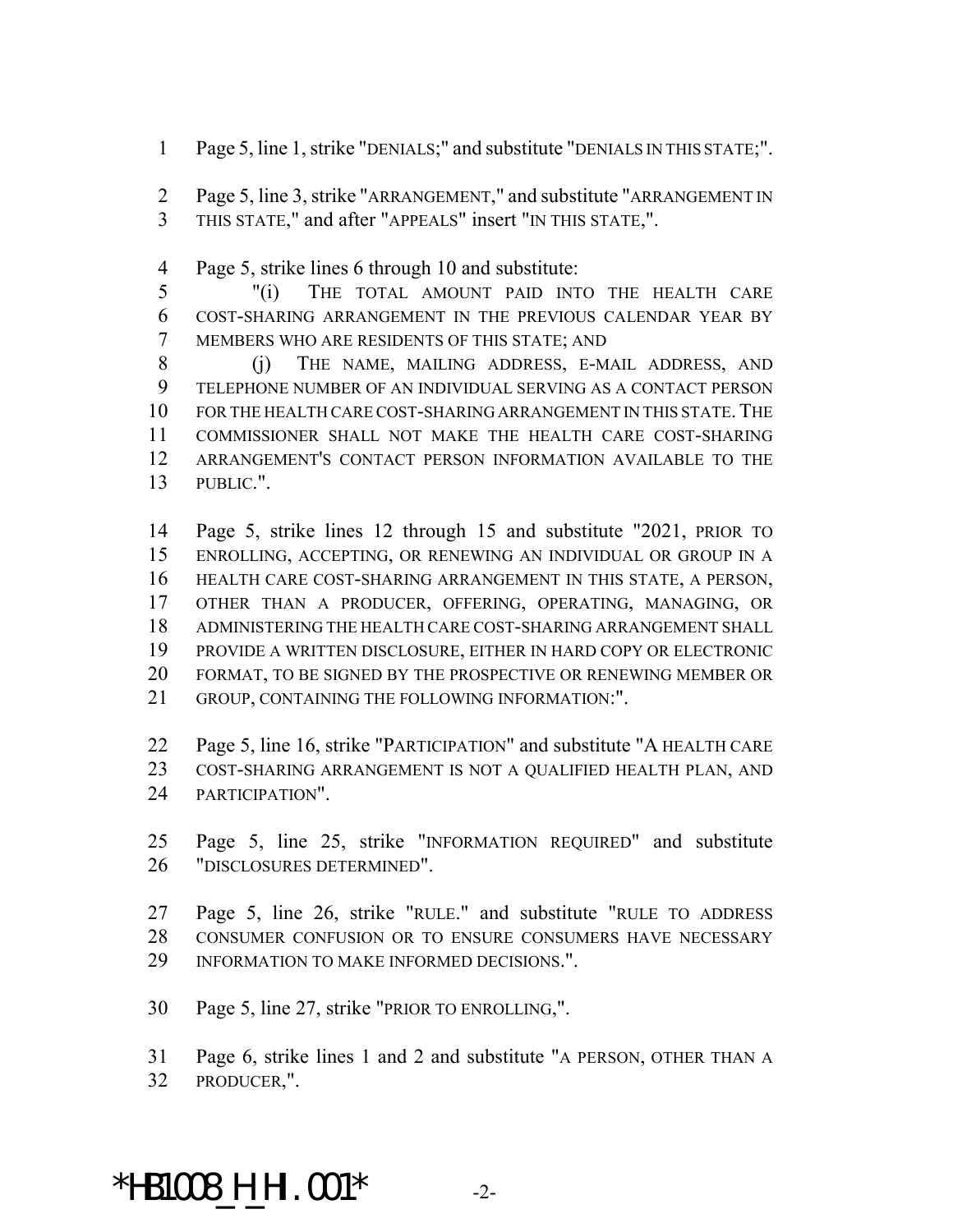Page 6, line 4, strike "PROVIDE A WRITTEN DISCLOSURE,".

Page 6, strike line 5 and substitute "DISPLAY PROMINENTLY ON ITS

WEBSITE, IF THE PERSON HAS A WEBSITE, AND IN ITS WRITTEN MARKETING

- MATERIALS".
- Page 6, line 6, strike "CONTAINING".

Page 6, strike lines 8 through 13 and substitute:

 "(c) ON AND AFTER JANUARY 1, 2021, A PRODUCER OFFERING A HEALTH CARE COST-SHARING ARRANGEMENT IN THIS STATE SHALL PROVIDE A WRITTEN OR ELECTRONIC DISCLOSURE TO A PROSPECTIVE CLIENT BEFORE SELLING THE ARRANGEMENT TO THE CLIENT. THE DISCLOSURE MUST INCLUDE THE FOLLOWING INFORMATION:

**(I)** A HEALTH CARE COST-SHARING ARRANGEMENT IS NOT A QUALIFIED HEALTH PLAN, AND PARTICIPATION OR MEMBERSHIP IN A HEALTH CARE COST-SHARING ARRANGEMENT DOES NOT GUARANTEE PAYMENT OF BILLS OR MEDICAL EXPENSES;

 (II) A MEMBER OF A HEALTH CARE COST-SHARING ARRANGEMENT REMAINS PERSONALLY RESPONSIBLE FOR PAYMENT OF ALL BILLS OR MEDICAL EXPENSES;

 (III) A MEMBER OF A HEALTH CARE COST-SHARING ARRANGEMENT MAY BE SUBJECT TO CERTAIN PREEXISTING CONDITION EXCLUSIONS OR OTHER LIMITATIONS; AND

 (IV) ANY OTHER DISCLOSURES DETERMINED BY THE COMMISSIONER BY RULE TO ADDRESS CONSUMER CONFUSION OR TO ENSURE CONSUMERS HAVE NECESSARY INFORMATION TO MAKE INFORMED DECISIONS.".

Renumber succeeding subsections accordingly.

 Page 6, line 16, after "EXPENSES" insert "FROM A MEMBER OF THE HEALTH CARE COST-SHARING ARRANGEMENT OR".

Page 6, line 20, strike "OF SERVICE FOR WHICH".

Page 6, line 21, strike "MADE." and substitute "MADE TO THE HEALTH

- CARE COST-SHARING ARRANGEMENT.".
- Page 6, line 22, after "PAY" insert "OR FACILITATE THE PAYMENT OF".

## **\*HB1008\_H\_HI.001\***  $-3$ -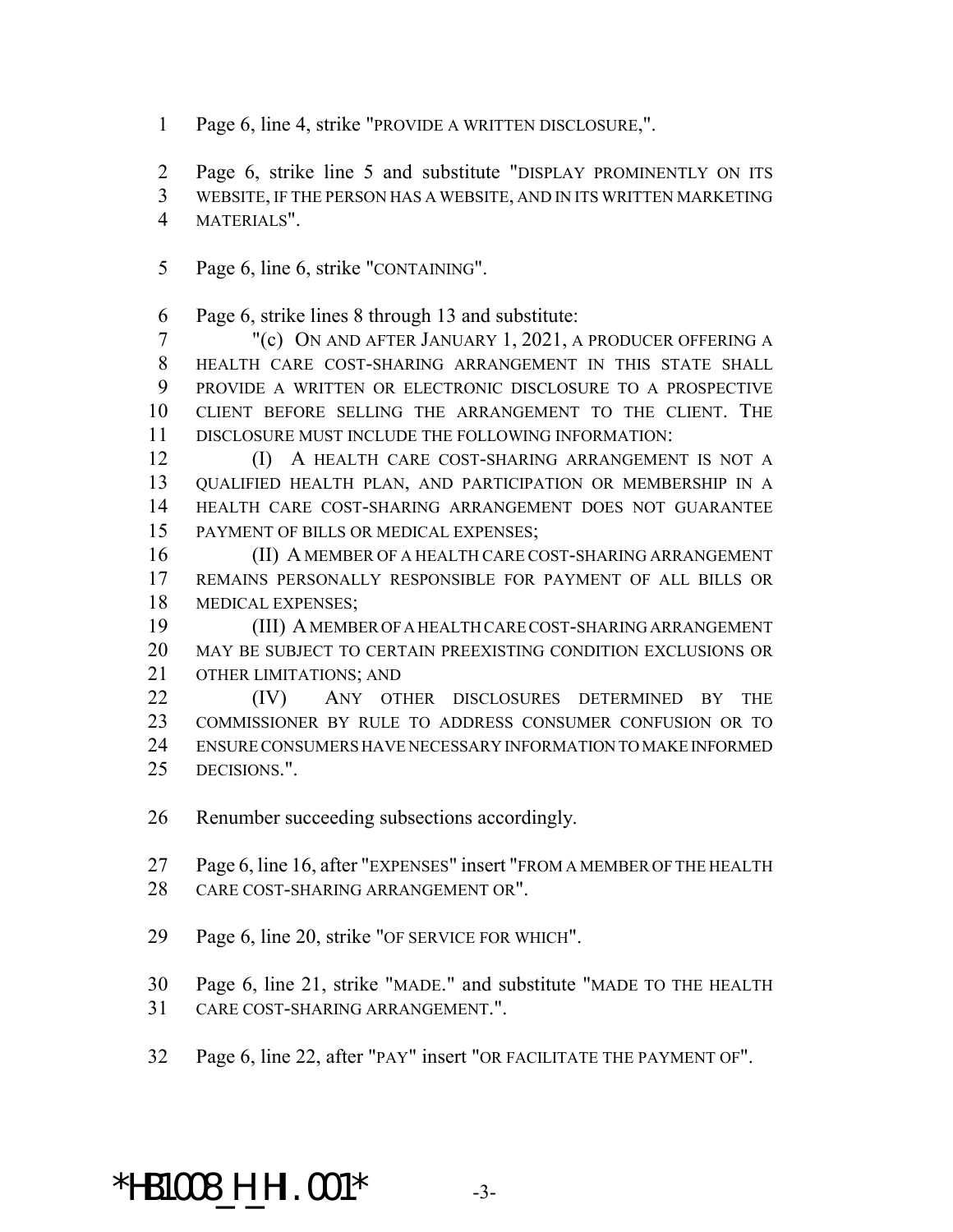Page 6, line 23, strike "FULL OR" and substitute "ACCORDANCE WITH THE

HEALTH CARE COST-SHARING ARRANGEMENT GUIDELINES OR FAILS TO".

 Page 6, line 25, strike "REQUEST." and substitute "REQUEST OR A DETERMINATION THAT THE EXPENSES ARE INELIGIBLE FOR COST SHARING.".

Page 6, line 26, after "PAYS" insert "OR FACILITATES THE PAYMENT OF".

 Page 6, lines 26 and 27, strike "ONLY A PORTION OF THE MEDICAL EXPENSES WITHIN THE SPECIFIED PERIOD," and substitute "AN AMOUNT OR PORTION OF THE MEDICAL EXPENSES THAT IS LESS THAN WHAT THE HEALTH CARE COST-SHARING ARRANGEMENT GUIDELINES SPECIFY,".

Page 7, line 2, before "PORTION" insert "REMAINING".

 Page 7, line 3, strike "THAT ARE UNPAID." and substitute "OR A DETERMINATION THAT THE REMAINING PORTION OF THE MEDICAL EXPENSES IS INELIGIBLE FOR COST SHARING. IF THE MEDICAL EXPENSE IS DENIED OR DETERMINED TO BE INELIGIBLE FOR COST SHARING AND THE MEMBER OF THE HEALTH CARE COST-SHARING ARRANGEMENT ALSO HAS COVERAGE UNDER A QUALIFIED HEALTH PLAN, A MEDICAL ASSISTANCE PROGRAM ADMINISTERED PURSUANT TO ARTICLES 4, 5, AND 6 OF TITLE 25.5, OR OTHER COVERAGE FOR WHICH A THIRD-PARTY PAYER MAY BE RESPONSIBLE FOR PAYING FOR THE MEMBER'S MEDICAL EXPENSES, THE PROVIDER MAY BILL APPROPRIATE THIRD-PARTY PAYERS FOR ANY UNPAID BALANCE OWED FOR HEALTH CARE THE PROVIDER PROVIDED TO THE MEMBER.".

- Page 7, line 11, strike "(7)" and substitute "(6)".
- Page 7, line 19, after "SECTION;" add "OR".
- Page 7, strike lines 20 and 21.
- Reletter succeeding sub-subparagraph accordingly.
- Page 7, line 23, strike "(5)" and substitute "(4)".
- 29 Page 7, line 27, strike " $(7)(a)$ " and substitute " $(6)(a)$ ".

### \*HB1008\_H\_HI.001\* -4-